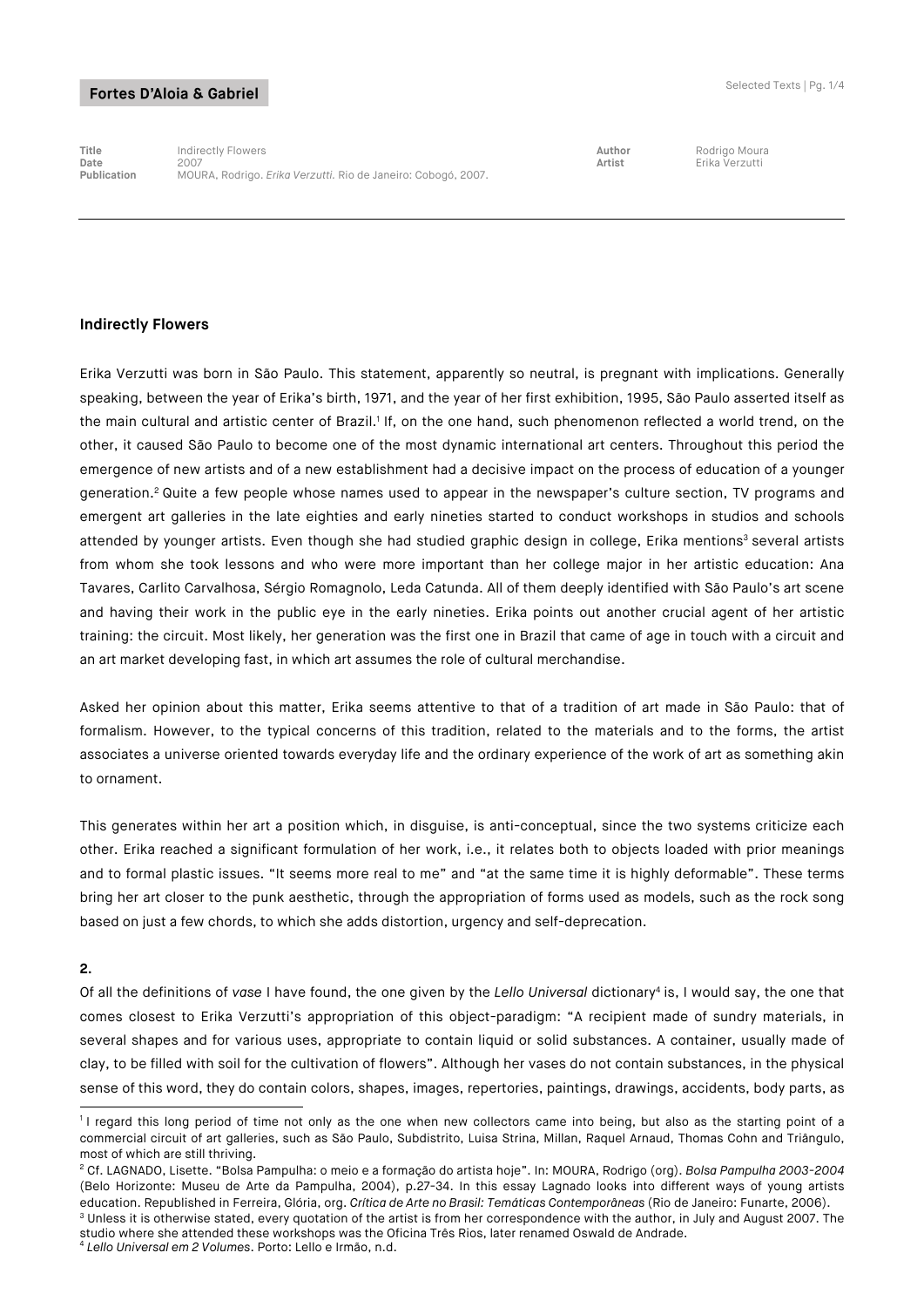**Title** Indirectly Flowers **Author** Rodrigo Moura **Date** 2007 **Artist** Erika Verzutti **Publication** MOURA, Rodrigo. *Erika Verzutti.* Rio de Janeiro: Cobogó, 2007.

well as parts from other corporeal vases, other objects. Indirectly, flowers. In 2002, at the Liverpool Biennial, Erika was the curator of the exhibition "poT", in which she collected works of over thirty artists, herself included, inspired by the vase shape. And, in the introduction of the catalogue, she announced that "just as in traditional pottery, their manufacturing processes are very important"5, underlining the fact that "the artist's attention to daily objects demonstrates a wish to maintain the artistic activity close to our habits". Since then, in the process of making and reinventing different vases and pots, the idea has been haunting the artist. At first they were made of raw painted clay, for the artist refused to fire them, in order to turn them into ceramics: her vases are solid volumes and she would avoid creating a hollow in them. But her aims became even more evident as she switched over to bronze.

Saramandaia (2006) took its name from a famous soap opera of the seventies,<sup>6</sup> in which one of the characters explodes. The sculpture is a pot that, like of a many-headed animal, assembles pieces of other sculptures **—** an ostrich head, a naked torso, a palm, geometric segments, etc. **—** all of them put together in the pot, like a medusa, a reflux of leftovers from other sculptures, disposed as work tools. From the same stock is *Jaspera em Casa* [*Jaspera at home*] (2006), which casts in bronze a pineapple body surmounted by a crown made of bristly paint brushes which in turn were painted, both work and title directly alluding to Jasper Johns' 1960 bronze with the Savarin coffee can. These works are the rich unfolding of some of Erika's first and most eloquent exercises in modeling: the metalinguistic *Cisne com Pincel* [*Swan with brush*] (2003), the *Vulcãozinho* [*Small volcan*o] (2003) erupting, the elephant foot *Bronze*  (2003).

#### **3.**

Her two-dimensional works are vases too: dresses and skirts in a conic shape. Contrarily to the idea of creating objects to be dressed and thus activated by the public, what is made here are static decoupages of wood and paper suggesting the shape of the clothes. When it comes to Erika's paintings, it is impossible not to surrender to the temptation of inventorying their elements, following the trail blazed by the artist herself: "buttocks, songbirds, mountains, suns, seas, flowers, breasts, penises, bear, *I love you*, a bunch of grapes", Hello Kitty, a pineapple, a clown, a painted vase, eyes, mouths and noses, Mickey Mouse, an eggplant, beach scenes, a swallow, a church, shrubbery and climbing vines, geometric patterns, a she-wolf, the moon, an owl. We could keep going. But, in this overdose of motives, sometimes isolated in sober compositions (*Gata* [*Pussycat*], 2005, a dress with a cat's tail), sometimes carnivalized in strange allegories (*Ursa Maior* [*Ursa Major*], 2005), there seems to be something beyond the idea of making (again) a painting automatic, or kitsch, or psychedelic, or childish. In this case, re-mixing figures, repertories, rhetorics and ways of painting serves a program. One would say that, as if they were operated by a structuralist graphic, the works magnify and reduce the intensities between high and low repertories, references and qualities of representation, hits and misses, direct and figurative meanings, languages and bodies. What matters, here, is not so much to invariably stay on the same side of the fence, but to stretch all the boundaries to a point where one doesn't know anymore what is inside and what is outside, what is above and what is below, what is ahead and what is behind.

<sup>-</sup><sup>5</sup> "poT". Catalogue of the eponymous exhibition. Liverpool: The Liverpool Biennial – The Independent, 2002.

<sup>&</sup>lt;sup>6</sup> Saramandaia was broadcast in 1976 by Rede Globo [Globo Network] and presented to the audience it the fantastic universe of its author, Dias Gomes.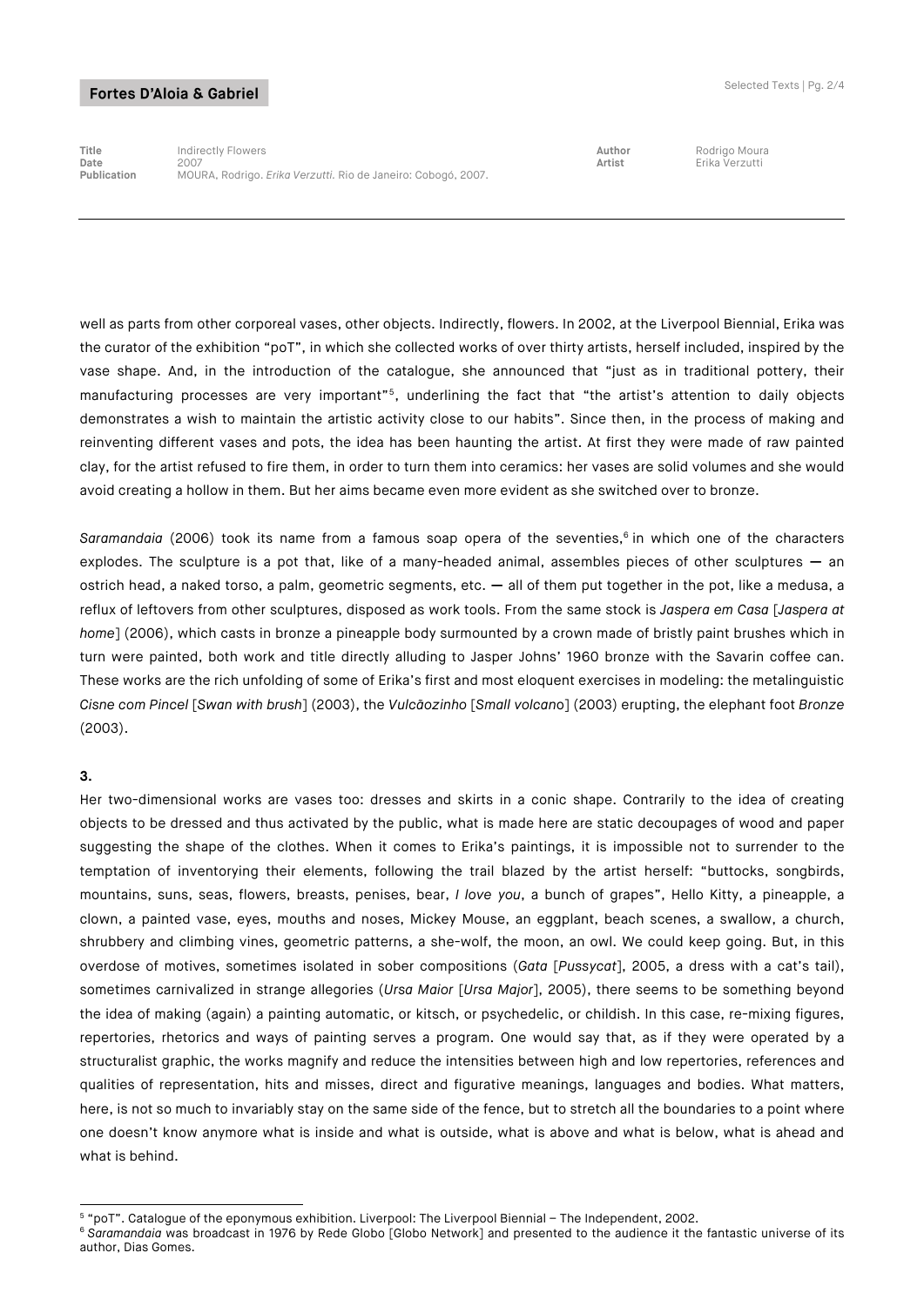**Title** Indirectly Flowers **Author** Rodrigo Moura **Date** 2007 **Artist** Erika Verzutti **Publication** MOURA, Rodrigo. *Erika Verzutti.* Rio de Janeiro: Cobogó, 2007.

Another collection, of paintings on paper, was created having buttocks as its theme. Bottoms covered by thongs, which contained other drawings and adornments; and little chain belts that remind one of Rio de Janeiro's funk universe. In terms of high and low culture, the buttocks are below and behind. They are the reverse of what, in paintings, has no front, but *is* the front. And, when hanging against a wall, the painting is at the eye level, never at buttocks level.

## **4.**

There is a secret history of paper as yet untold. Among the art materials, paper is the most obscure, by reason of its light hierarchical weight with regard to painting and sculpture; notwithstanding, it has its fervent enthusiasts. But as a result of its being used for jotting notes, it is a crucial element, highly identified with the creative process and its detritus. Erika Verzutti's first vases were made of paper, and meant precisely this. These vases, narrowly related to their plinths, can be associated with the accumulation of ideas, with the compulsion to make lists, with the reluctance to straighten things up, with the previous circulation of these papers around the world and their connections with other contexts.7 They can be associated with that very moment when the fragment, until then disconnected, finally acquires a form and a meaning.(For the historical precedents, see Mel Bocher, *Working Drawings and Other Visible Things on Paper Not Necessarily Meant to Be Viewed as Art*, 1966). In other works on paper closer to the traditional model of the observation drawing, Erika portrays her cat in a style on the edge of automatism, in which the pencil strokes are the equivalent of the animal's fur. It would be lovely to imagine that the drawings were made on the artist's lap, where we usually put our cats, but the papers stay on the floor, where the cats usually remain.

If a vase is an open form that contains a micro-universe, when its mouth is up, then, when it is upside down its inverted form becomes an umbrella or parasol and creates a boundary between the inside and the outside. It appears in Erika's thinking, in the way mentioned by Deleuze and Guattari in *O que é a filosofia?* [*What is Philosophy?*]: "a kind of 'parasol' that protects us from chaos" in order to form an opinion. "We would say that the struggle *against chaos*  implies affinities with the enemy, because another struggle unfolds, and acquires greater importance, *against the opinion* that, nevertheless, tried to protect us from that very chaos." Now then, "the artist opens a slit in the parasol, rips it to the firmament, so that a bit of the free and tempestuous chaos may pass through it and some sudden light may be framed".8 That is why the accident, a kind of domestic and casual quality, the signal of the gesture, the matter crisped by the touch of the hand or in the reference to objects naturally bristly (such as the brushes in *Jaspera at home*), and the spatter of painting in well calculated drippings are so conspicuous in Erika's works; that is why the handwork stands out and denies any *a priori* opinion, something excessively conceptual. It is to this propensity that the artist ascribes her affective way of connecting herself to the São Paulo tradition of formalism, without giving up some informality of her own.

#### **5.**

-

The closeness to everyday life's objects appears as a recurrent strategy of contemporary sculpture, taking the forms of observation, appropriation and transformation. In Erika's recent sculptures, the supermarket's vegetable stand

 $^7$  These reflections stem from the correspondence with Alexandre da Cunha (August 13, 2007), to whom I am grateful.

<sup>8</sup> DELEUZE, Gilles; GUATTARI, Félix. *O que é a filosofia?* Translated by Bento Prado Jr. and Alberto Alonso Muñoz.